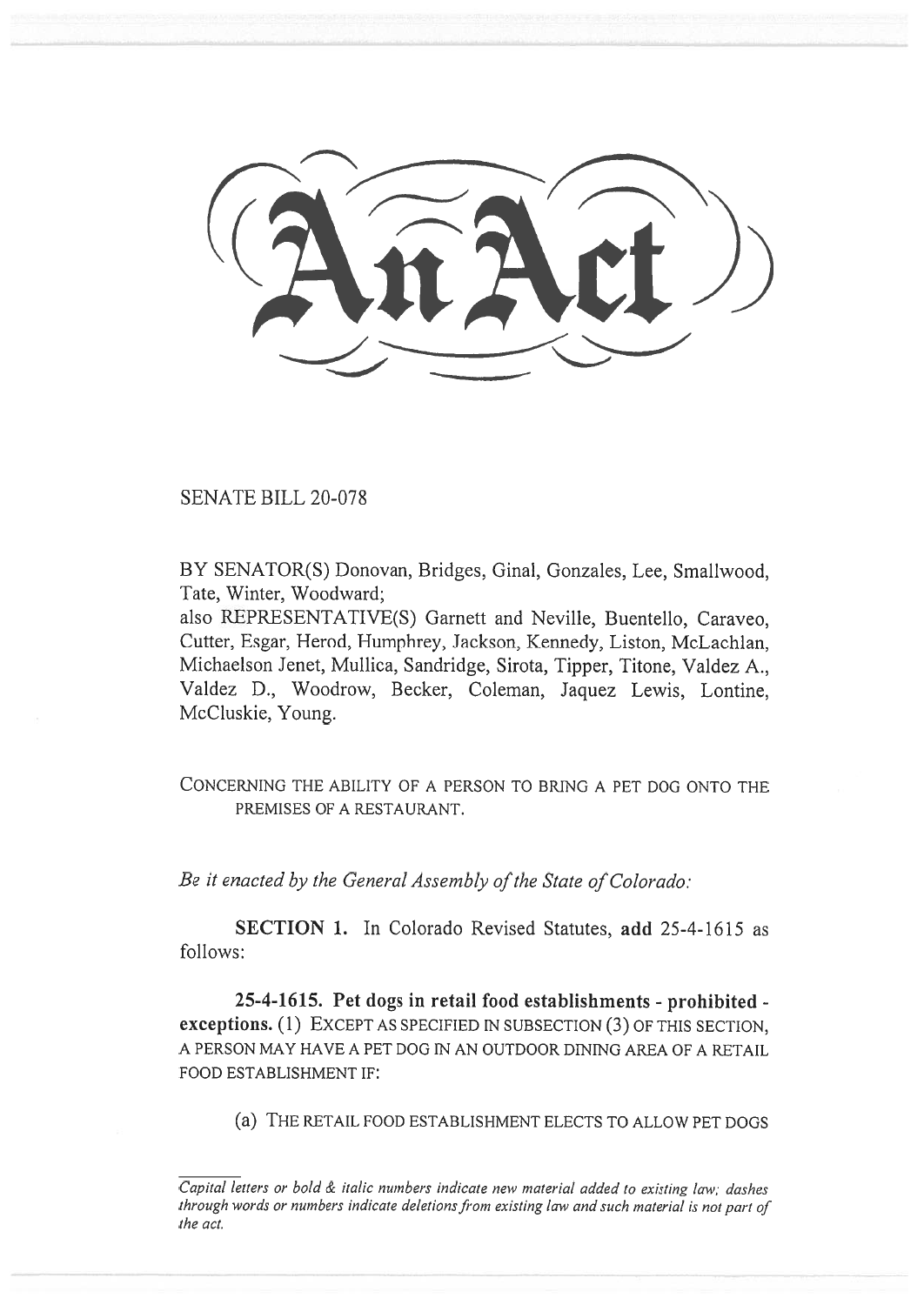IN ITS OUTDOOR DINING AREA;

(b) A SEPARATE ENTRANCE IS PRESENT THROUGH WHICH THE PET DOG ENTERS AND EXITS THE OUTDOOR DINING AREA WITHOUT PASSING THROUGH THE RETAIL FOOD ESTABLISHMENT;

(c) THE PERSON DOES NOT ALLOW THE PET DOG ON CHAIRS, BENCHES, SEATS, OR OTHER FURNITURE OR FIXTURES;

(d) THE OUTDOOR DINING AREA IS NOT USED FOR FOOD OR DRINK PREPARATION; EXCEPT THAT AN EMPLOYEE OF THE RETAIL FOOD ESTABLISHMENT MAY REFILL A BEVERAGE GLASS IN THE OUTDOOR DINING AREA FROM A PITCHER OR OTHER CONTAINER;

(e) THE PET DOG IS ON A LEASH OR CONFINED IN A PET CARRIER AND IS UNDER THE CONTROL OF A PERSON;

(f) THE LICENSEE OF THE RETAIL FOOD ESTABLISHMENT ENSURES COMPLIANCE WITH LOCAL ORDINANCES RELATED TO SIDEWALKS, PUBLIC NUISANCES, AND SANITATION; AND

(g) THE RETAIL FOOD ESTABLISHMENT IS IN COMPLIANCE WITH ANY OTHER CONTROL MEASURES APPROVED BY THE COUNTY OR DISTRICT PUBLIC HEALTH AGENCY.

(2) A PERSON WHO BRINGS A PET DOG IN AN OUTDOOR DINING AREA IN ACCORDANCE WITH THIS SECTION IS RESPONSIBLE FOR THE BEHAVIOR OF THAT PET DOG.

(3) (a) THE GOVERNING BODY OF A CITY, COUNTY, OR CITY AND COUNTY MAY PROHIBIT THE PRESENCE OF PET DOGS IN OUTDOOR DINING AREAS OF RETAIL FOOD ESTABLISHMENTS LOCATED WITHIN THE GOVERNING BODY'S JURISDICTION.

(b) A RETAIL FOOD ESTABLISHMENT MAY ELECT NOT TO ALLOW PET DOGS IN ITS OUTDOOR DINING AREA.

(4) NOTHING IN THIS SECTION IS INTENDED TO RESTRICT THE PRESENCE OF A SERVICE ANIMAL, AS DEFINED IN SECTION 24-34-301 (6.5).

PAGE 2-SENATE BILL 20-078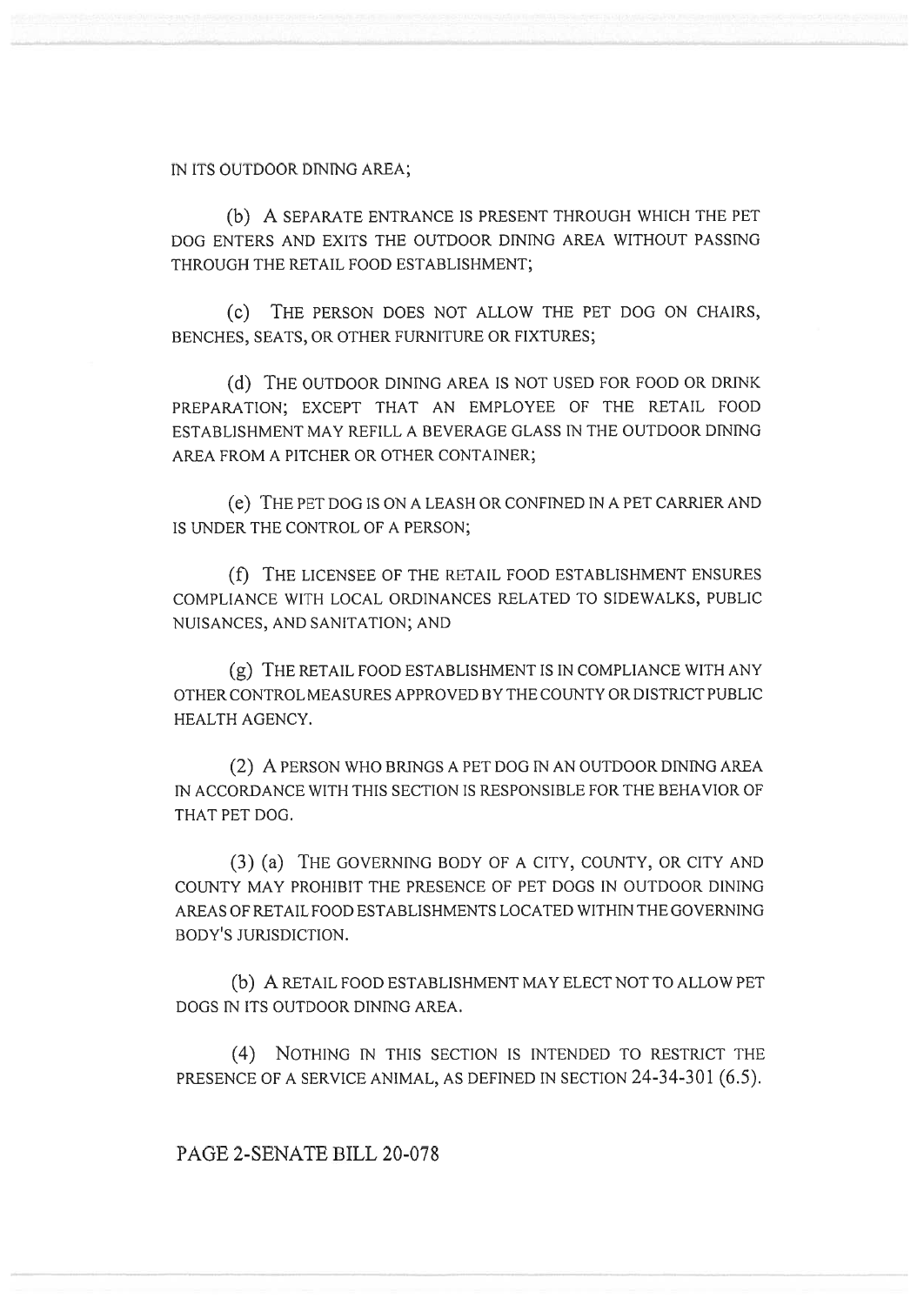SECTION 2. Act subject to petition - effective date. This act takes effect at 12:01 a.m. on the day following the expiration of the ninety-day period after final adjournment of the general assembly (August 5, 2020, if adjournment sine die is on May 6, 2020); except that, if a referendum petition is filed pursuant to section 1 (3) of article  $\overline{V}$  of the state constitution against this act or an item, section, or part of this act within such period, then the act, item, section, or part will not take effect unless

## PAGE 3-SENATE BILL 20-078